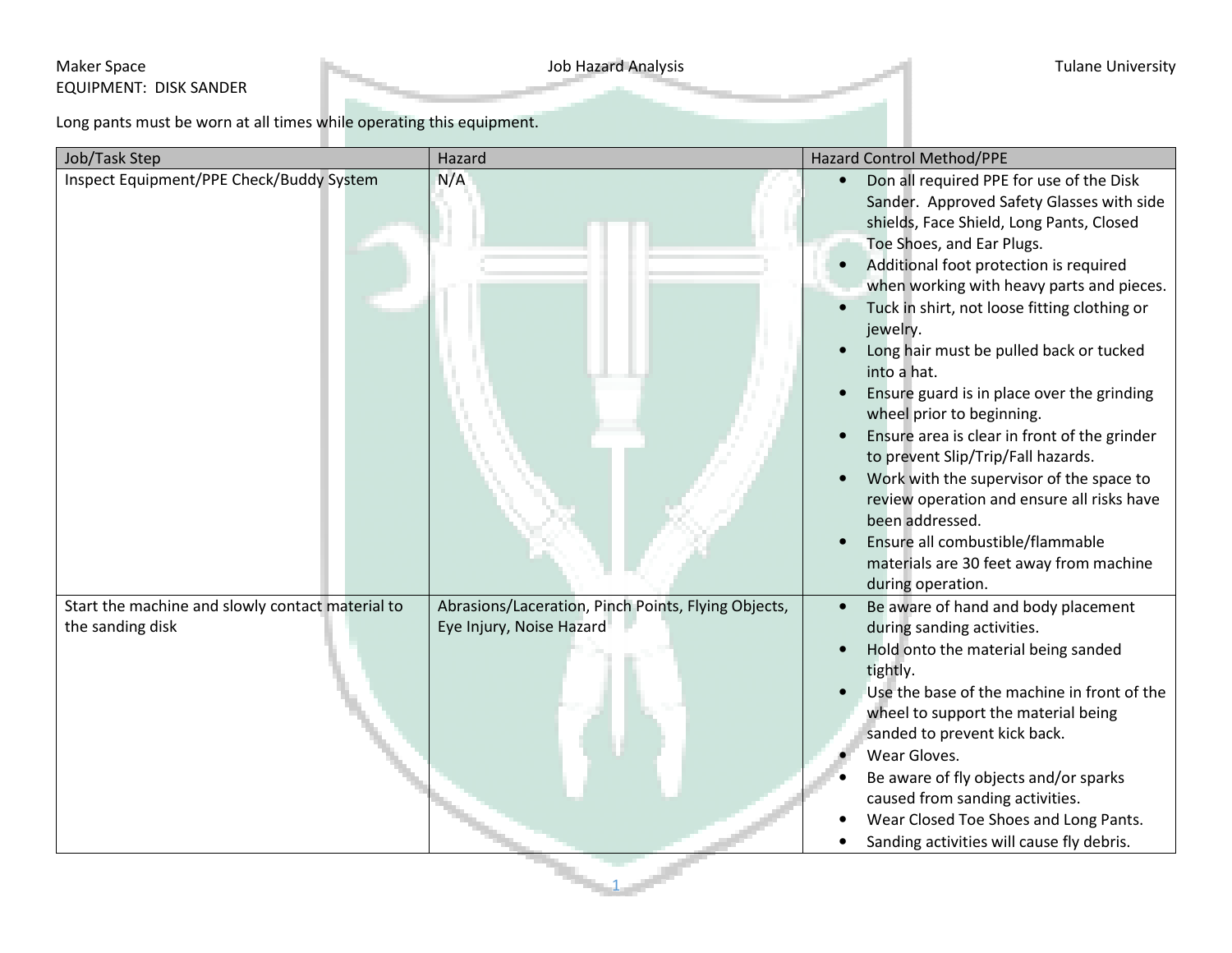| <b>Maker Space</b>                         | <b>Job Hazard Analysis</b>                                                  | <b>Tulane University</b>                                                                                                                                                                                                                                                                                                                                                                                                     |
|--------------------------------------------|-----------------------------------------------------------------------------|------------------------------------------------------------------------------------------------------------------------------------------------------------------------------------------------------------------------------------------------------------------------------------------------------------------------------------------------------------------------------------------------------------------------------|
|                                            |                                                                             | Wear Safety Glasses while using the<br>sander.                                                                                                                                                                                                                                                                                                                                                                               |
|                                            |                                                                             | Wear ear plugs due to the potential of high<br>noise hazards.                                                                                                                                                                                                                                                                                                                                                                |
| Turn off the grinder and clean up the area | Abrasions/Laceration, Pinch Points, Flying Debris,<br><b>Muscle Strains</b> | Disk will not immediately stop. Do not<br>touch the disk to force it to stop.<br>Wait for the disk to completely stop<br>turning prior to moving on.<br>Some material that is being cleaned up<br>may be sharp or hot.<br>Wear gloves.<br>Be aware of sweeping activities and wear<br>safety glasses to prevent flying objects<br>from causing eye injuries.<br>Use proper lifting techniques while<br>cleaning up the area. |

## Lockout/Tag out information

Only Authorized Individuals who completed the appropriate Lockout/tag out training may complete lockout/tag out.

Individuals must review the MakerSpace Lockout/Tag out Procedure prior to applying locks and tags.

Before shutting down the equipment, authorized individual must have knowledge of the type and magnitude of the energy to be controlled and the methods or means to control the energy.

If your Supervision has not authorized you to perform LO/TO, you must get an Authorized Individual to do so.

- •The equipment is plugged into a wall socket not hard wired.
- •After notifications have been made, the authorized individual may unplug the printer and apply the can cover over the plug and apply the lock.

2

- •The key must stay in the possession of the authorized individual at all times.
- • The tag must be filled out completely with the following;
	- oName
	- oContact information
	- oDate
	- oReason for LO/TO
- •Once the job is completed, the lock and tag may be removed by the same authorized individual that applied it.